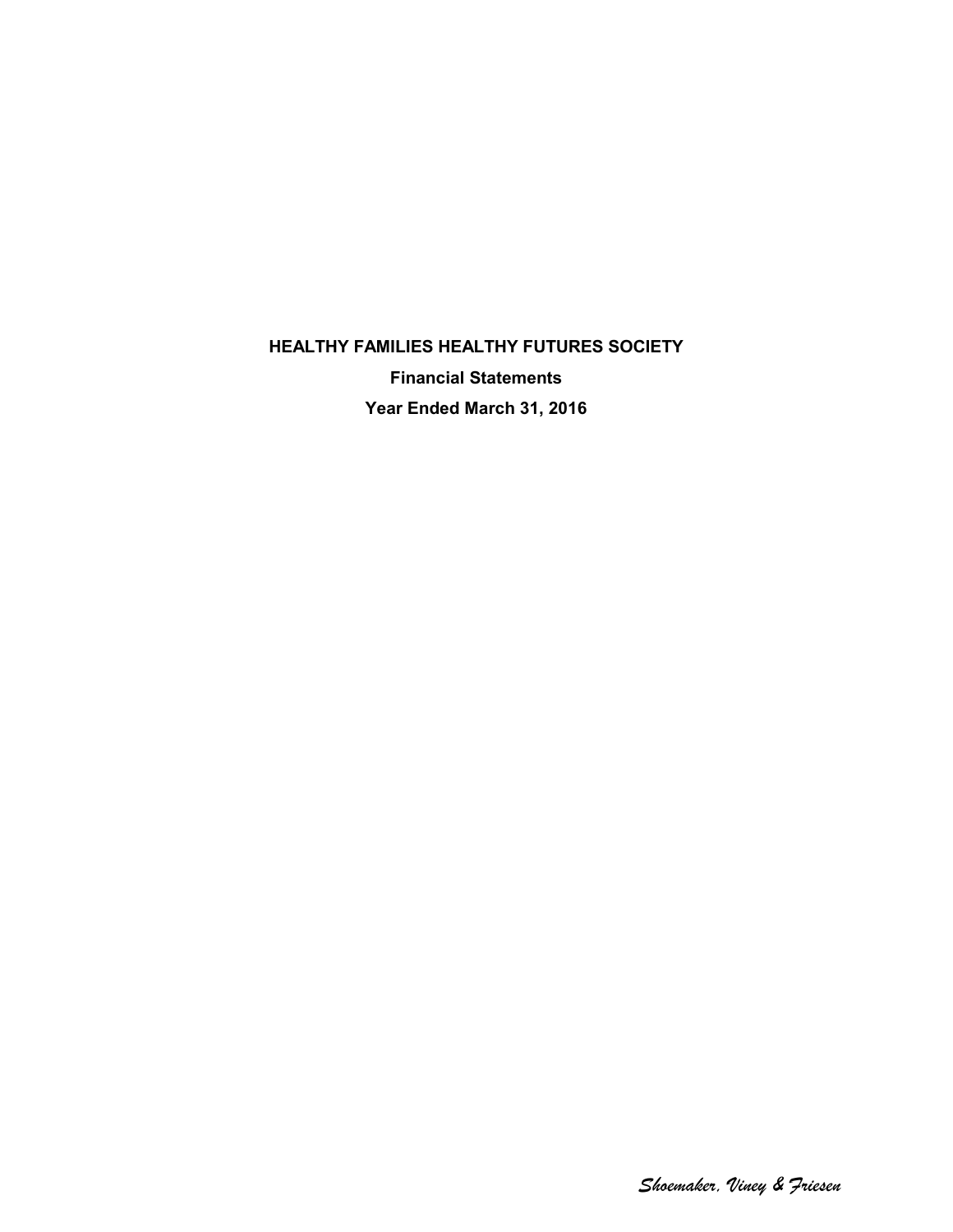## **HEALTHY FAMILIES HEALTHY FUTURES SOCIETY Index to Financial Statements Year Ended March 31, 2016**

|                                        | Page     |
|----------------------------------------|----------|
| <b>INDEPENDENT AUDITOR'S REPORT</b>    | $1 - 2$  |
| FINANCIAL STATEMENTS                   |          |
| <b>Statement of Financial Position</b> | 3        |
| Statement of Revenues and Expenditures | $4 - 5$  |
| Statement of Changes in Net Assets     | 6        |
| Statement of Cash Flow                 | 7        |
| Notes to Financial Statements          | $8 - 13$ |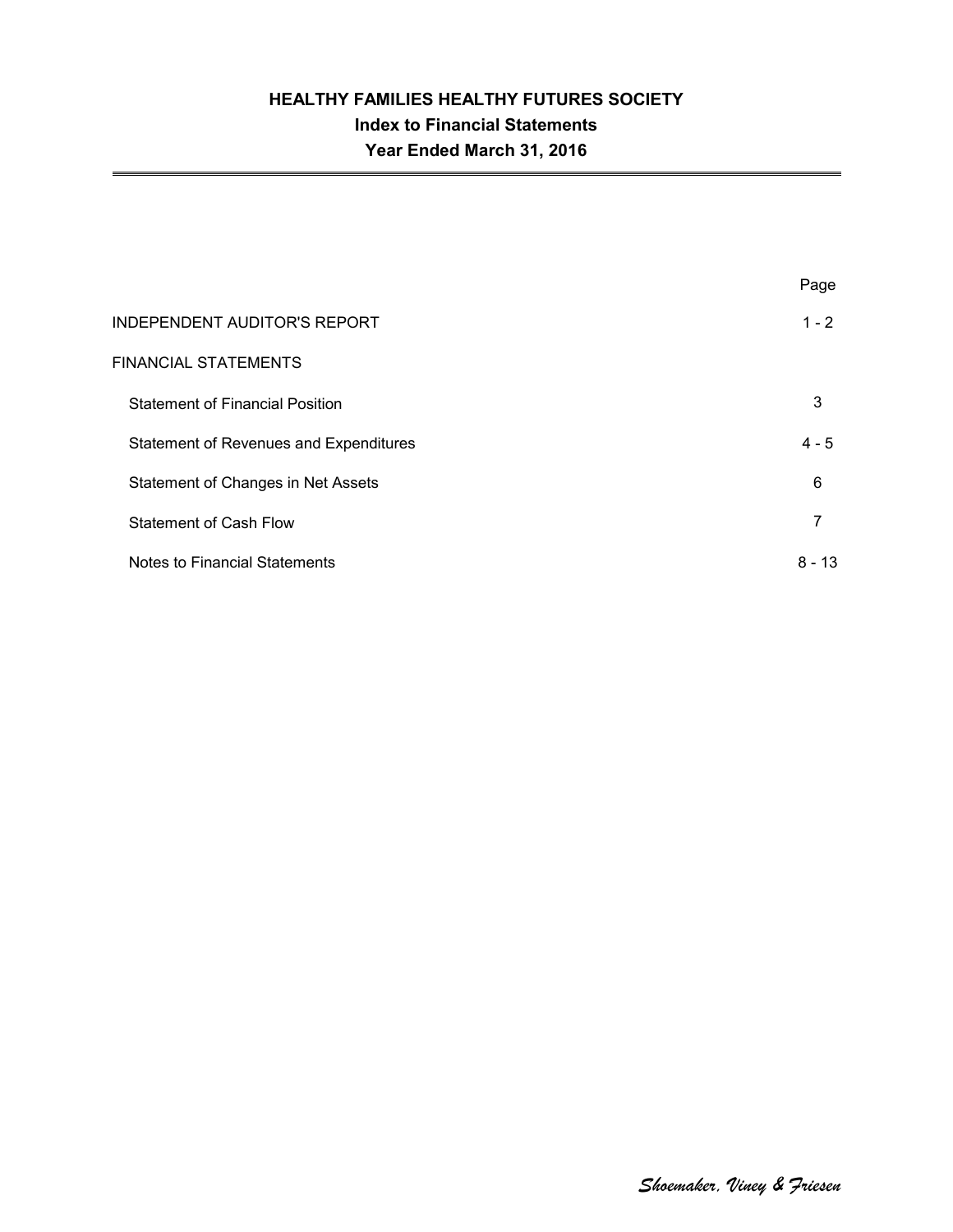*Shoemaker, Viney & Friesen*

**CHARTERED ACCOUNTANTS**

**John S. Shoemaker Professional Corporation**

**Tina J. Viney Professional Corporation Timothy J. Friesen Professional Corporation**

## **INDEPENDENT AUDITOR'S REPORT**

To the Members of Healthy Families Healthy Futures Society

We have audited the accompanying financial statements of Healthy Families Healthy Futures Society, which comprise the statement of financial position as at March 31, 2016 and the statements of revenues and expenditures, changes in net assets and cash flow for the year then ended, and a summary of significant accounting policies and other explanatory information.

Management's Responsibility for the Financial Statements

Management is responsible for the preparation and fair presentation of these financial statements in accordance with Canadian accounting standards for not-for-profit organizations, and for such internal control as management determines is necessary to enable the preparation of financial statements that are free from material misstatement, whether due to fraud or error.

#### Auditor's Responsibility

Our responsibility is to express an opinion on these financial statements based on our audit. We conducted our audit in accordance with Canadian generally accepted auditing standards. Those standards require that we comply with ethical requirements and plan and perform the audit to obtain reasonable assurance about whether the financial statements are free from material misstatement.

An audit involves performing procedures to obtain audit evidence about the amounts and disclosures in the financial statements. The procedures selected depend on the auditor's judgment, including the assessment of the risks of material misstatement of the financial statements, whether due to fraud or error. In making those risk assessments, the auditor considers internal control relevant to the entity's preparation and fair presentation of the financial statements in order to design audit procedures that are appropriate in the circumstances, but not for the purpose of expressing an opinion on the effectiveness of the entity's internal control. An audit also includes evaluating the appropriateness of accounting policies used and the reasonableness of accounting estimates made by management, as well as evaluating the overall presentation of the financial statements.

We believe that the audit evidence we have obtained is sufficient and appropriate to provide a basis for our qualified audit opinion.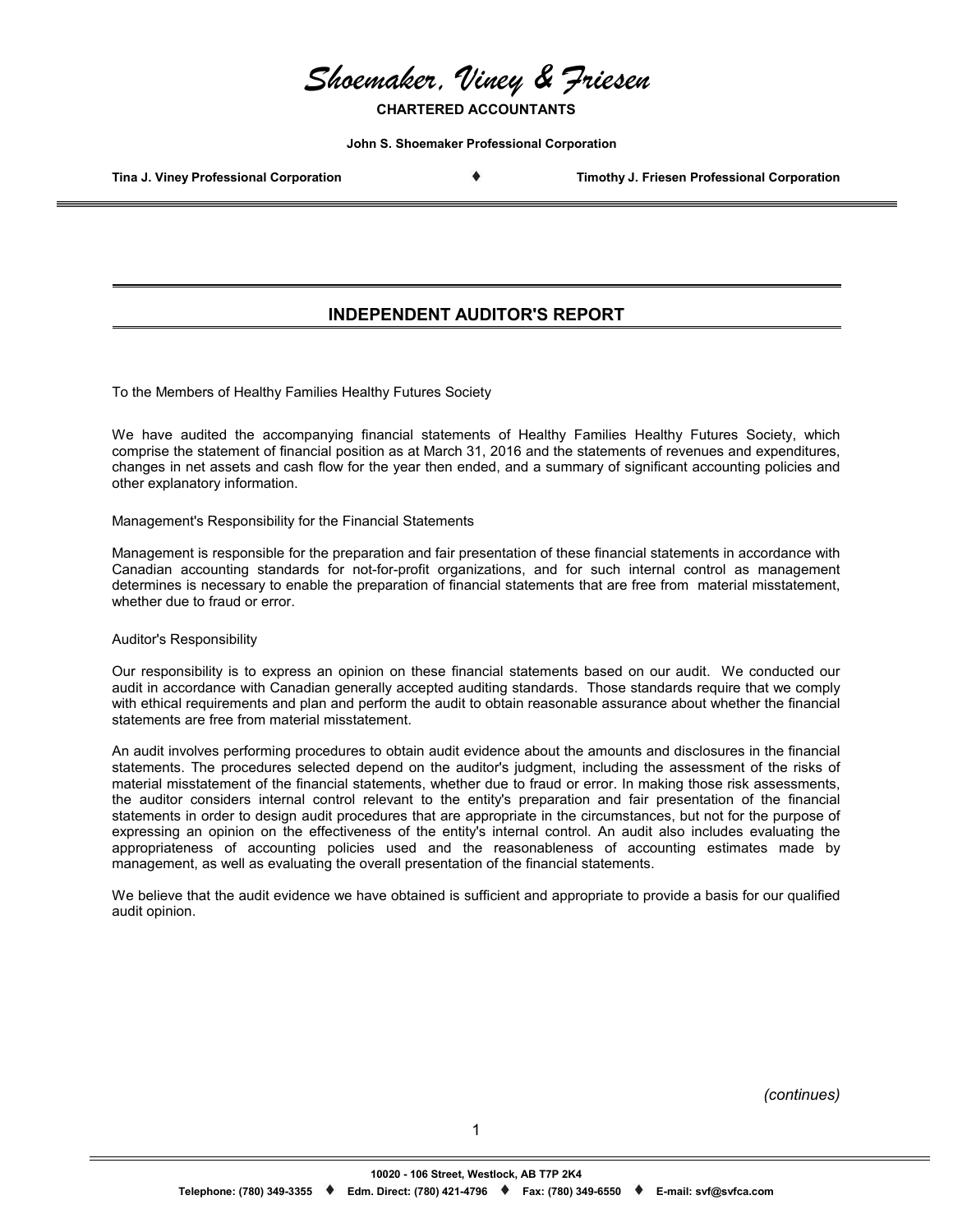Independent Auditor's Report to the Members of Healthy Families Healthy Futures Society *(continued)*

#### Basis for Qualified Opinion

Note 2 describes the accounting policy with respect to the Society's acquisition of property, plant, and equipment. This is not in accordance with Canadian accounting standards for not-for-profit organizations, which would require the capitalization and amortization of the assets over their expected useful lives.

As a result of this departure, property, plant, and equipment is understated \$13,627, and net income for the period is understated \$2,375. Closing net assets invested in capital assets are understated by \$13,627.

Accounting standards for not-for-profit organizations also requires that goods and services pre-purchased for use in a subsequent period should be recorded as a prepaid asset to be recognized as an expense when the good or services is utilized. The Society has expensed \$23,851 of prepaid expenses, resulting in an understatement of prepaid expense assets by \$23,851, and an understatement of net income for the period of \$23,851. Closing operating net assets are understated by \$23,851.

#### Qualified Opinion

In our opinion, except for the effects of the failure to capitalize and amortize property, plant and equipment and record prepaid expenses as assets as described in the preceding paragraphs, these financial statements present fairly, in all material respects, the financial position of the Healthy Families Healthy Futures Society at March 31, 2016 and the results of its operations and cash flows for the year then ended in accordance with Canadian accounting standards for not-for-profit organizations.

Westlock, Alberta<br>June 20, 2016

CHARTERED ACCOUNTANTS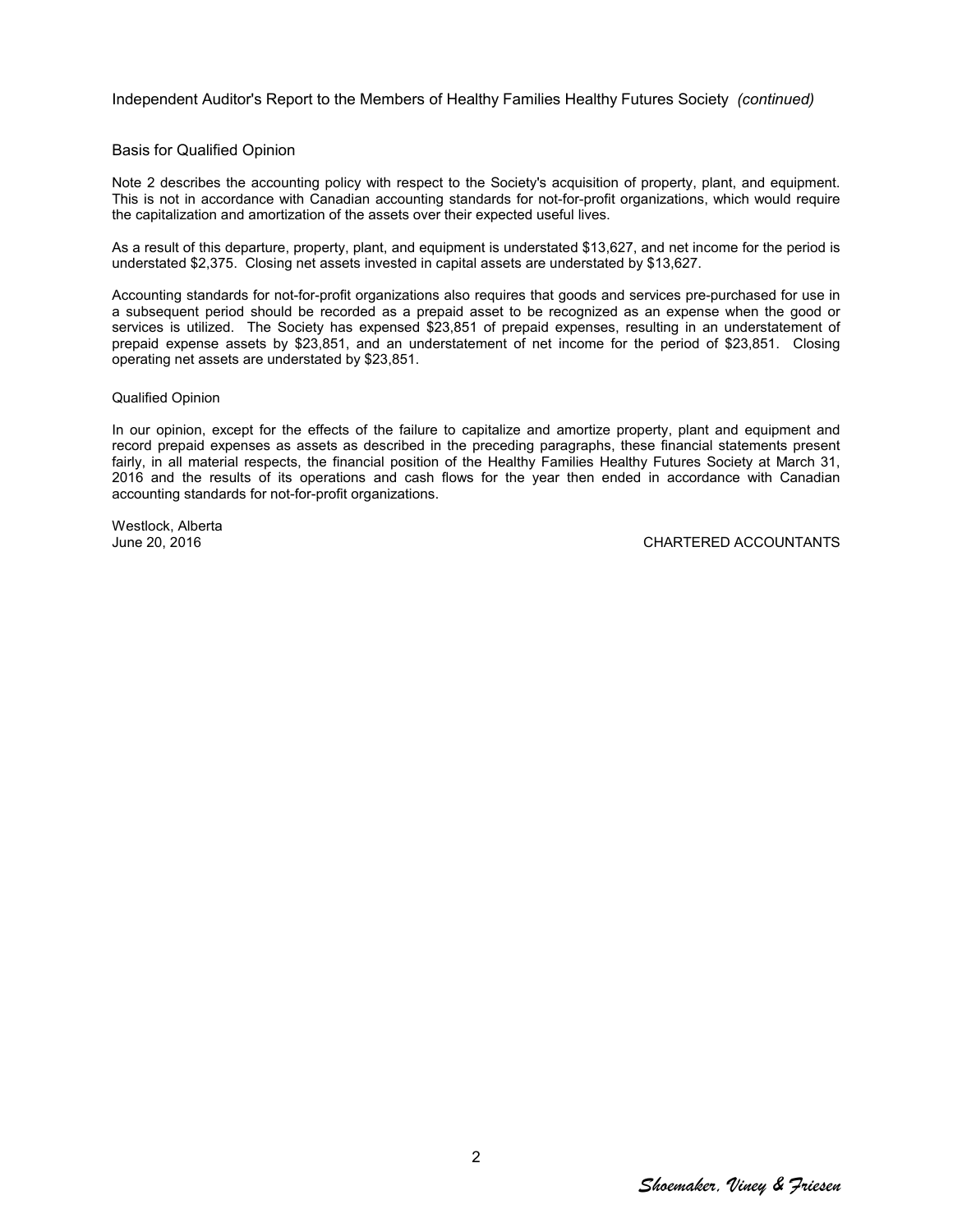## **Statement of Financial Position**

**March 31, 2016**

|                                                                                                                                                                                                                                                                                                 | 2016 |                                                                              | 2015<br>Revised (Note 9) |                                                                                      |
|-------------------------------------------------------------------------------------------------------------------------------------------------------------------------------------------------------------------------------------------------------------------------------------------------|------|------------------------------------------------------------------------------|--------------------------|--------------------------------------------------------------------------------------|
| <b>ASSETS</b>                                                                                                                                                                                                                                                                                   |      |                                                                              |                          |                                                                                      |
| <b>CURRENT</b><br>Cash<br>Cash restricted for specific projects<br>Term deposits<br>Term deposits restricted for specific projects<br>Funds held in trust (Note 4)<br>Restricted reserve term deposit (Note 5)<br>Accounts receivable<br>Goods and services tax recoverable<br>Security deposit | \$   | 684,459<br>23,527<br>257,710<br>32,852<br>12,516<br>23,401<br>5,279<br>1,500 | \$                       | 159,833<br>1,230<br>398,375<br>20,104<br>32,141<br>12,404<br>6,663<br>5,272<br>1,600 |
|                                                                                                                                                                                                                                                                                                 | S.   | 1,041,244                                                                    | \$                       | 637,622                                                                              |
| <b>LIABILITIES AND NET ASSETS</b><br><b>CURRENT</b><br>Funds held in trust (Note 4)<br>Accounts payable<br>Wages payable<br>Deferred contributions (Note 7)                                                                                                                                     | \$   | 32,852<br>7,052<br>67,271<br>714,043                                         | \$                       | 32,141<br>56,206<br>96,605<br>247,434                                                |
| RESTRICTED RESERVE FUND PAYABLE (Note 5)                                                                                                                                                                                                                                                        |      | 821,218<br>12,516<br>833,734                                                 |                          | 432,386<br>12,404<br>444,790                                                         |
| <b>NET ASSETS</b><br>Accumulated surplus                                                                                                                                                                                                                                                        |      | 207,510<br>1,041,244                                                         | \$                       | 192,832<br>637,622                                                                   |

LEASE COMMITMENTS *(Note 8)*

## **ON BEHALF OF THE BOARD**

\_\_\_\_\_\_\_\_\_\_\_\_\_\_\_\_\_\_\_\_\_\_\_\_\_\_\_\_\_ *Director*

\_\_\_\_\_\_\_\_\_\_\_\_\_\_\_\_\_\_\_\_\_\_\_\_\_\_\_\_\_ *Director*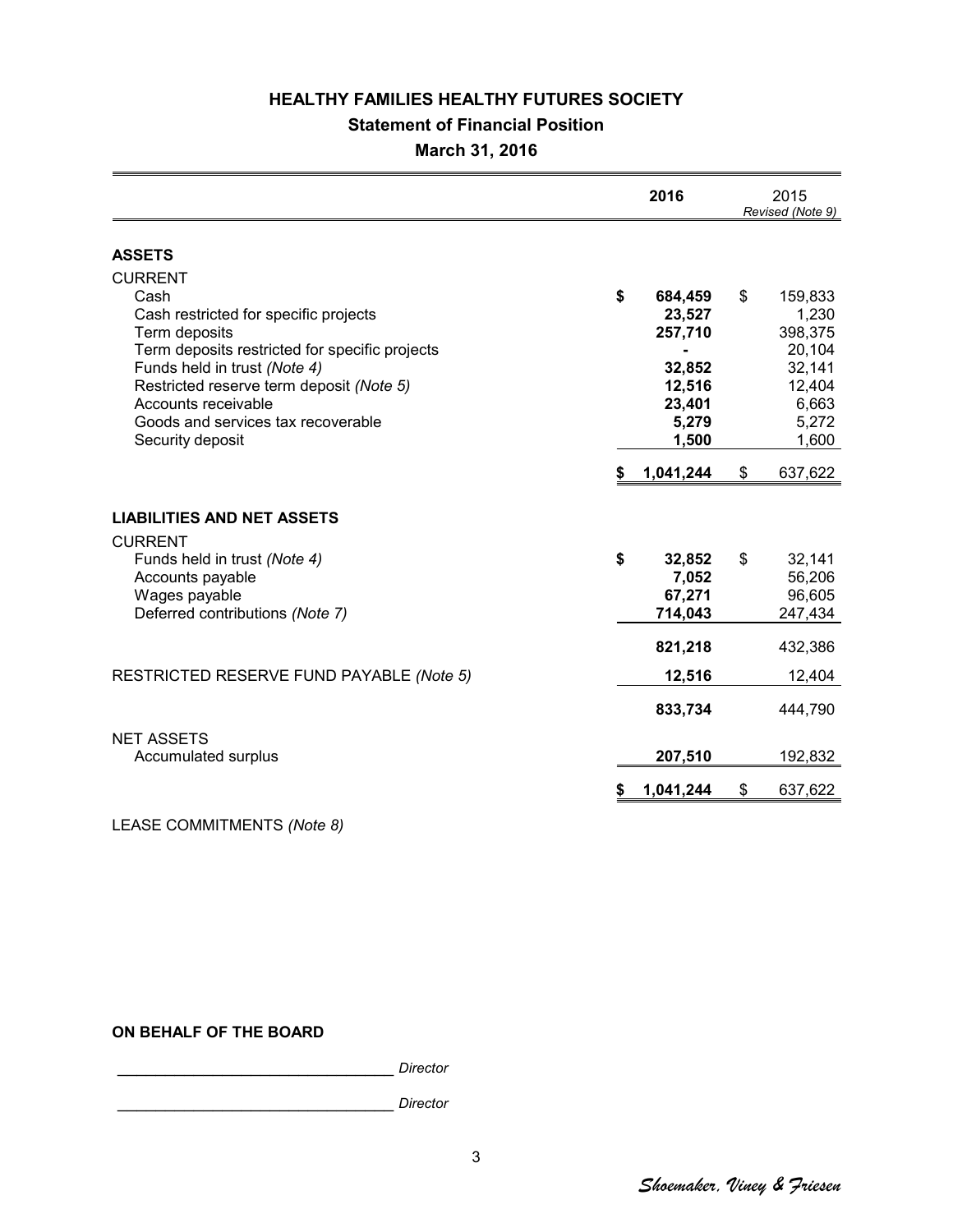## **Statement of Revenues and Expenditures**

**Year Ended March 31, 2016**

|                                          | <b>Budget</b><br>(Unaudited)<br>2016<br>2016 |    |           |    |           |  |  |  | 2015 |
|------------------------------------------|----------------------------------------------|----|-----------|----|-----------|--|--|--|------|
|                                          |                                              |    |           |    |           |  |  |  |      |
| <b>REVENUE</b>                           |                                              |    |           |    |           |  |  |  |      |
| Operating - CFS                          | \$<br>541,137                                | \$ | 541,137   | \$ | 541,137   |  |  |  |      |
| Pembina Gateway funding                  | 535,213                                      |    | 549,713   |    | 371,213   |  |  |  |      |
| <b>NWC Alberta FASD Services Network</b> | 219,675                                      |    | 220,493   |    | 215,074   |  |  |  |      |
| Family & Community Safety Program        |                                              |    | 114,244   |    |           |  |  |  |      |
| Health Canada funding                    | 94,722                                       |    | 94,722    |    | 94,722    |  |  |  |      |
| Membership and training grants           | 29,170                                       |    | 37,390    |    | 11,376    |  |  |  |      |
| <b>Alberta Health Services</b>           | 34,078                                       |    | 33,247    |    | 34,078    |  |  |  |      |
| Casino Revenue                           | 43,988                                       |    | 23,280    |    |           |  |  |  |      |
| Donations                                | 17,000                                       |    | 20,481    |    | 4,644     |  |  |  |      |
| <b>Contract Accounting Fees</b>          | 14,000                                       |    | 14,000    |    | 14,000    |  |  |  |      |
| Alberta Seniors & Housing                | 40,000                                       |    | 13,333    |    |           |  |  |  |      |
| Workshops and fundraising                | 6,400                                        |    | 14,593    |    | 11,192    |  |  |  |      |
| Interest revenue                         | 3,000                                        |    | 5,395     |    | 5,709     |  |  |  |      |
| Safe Communities Innovation Fund         |                                              |    |           |    | 268,977   |  |  |  |      |
| Status of Women grant funding            |                                              |    |           |    | 72,547    |  |  |  |      |
|                                          |                                              |    |           |    |           |  |  |  |      |
|                                          | 1,578,383                                    |    | 1,682,028 |    | 1,644,669 |  |  |  |      |
| <b>STAFFING EXPENDITURES</b>             |                                              |    |           |    |           |  |  |  |      |
| <b>Total staffing</b>                    | 931,050                                      |    | 978,191   |    | 1,003,077 |  |  |  |      |
|                                          |                                              |    |           |    |           |  |  |  |      |
| <b>DIRECT CLIENT EXPENDITURES</b>        |                                              |    |           |    |           |  |  |  |      |
| Pembina Gateway (PLCs)                   | 378,633                                      |    | 360,395   |    | 230,375   |  |  |  |      |
| Travel and subsistence                   | 92,510                                       |    | 109,997   |    | 105,860   |  |  |  |      |
| Materials and supplies                   | 10,730                                       |    | 28,390    |    | 7,388     |  |  |  |      |
| Barrhead Family and Community Support    |                                              |    |           |    |           |  |  |  |      |
| Services                                 |                                              |    | 21,000    |    | 48,760    |  |  |  |      |
| Staff training - program related         | 22,560                                       |    | 21,457    |    | 28,402    |  |  |  |      |
| Evaluation and monitoring                | 13,475                                       |    | 14,338    |    | 31,981    |  |  |  |      |
| <b>Hope Resource Centre</b>              |                                              |    |           |    | 30,570    |  |  |  |      |
| Education and workshop                   | 15,250                                       |    | 13,225    |    | 10,779    |  |  |  |      |
| Telephone and communications             | 10,800                                       |    | 13,166    |    | 13,799    |  |  |  |      |
| Program awareness                        | 1,500                                        |    | 10,759    |    | 11,963    |  |  |  |      |
| Nutritional supplements                  | 12,050                                       |    | 9,533     |    | 10,903    |  |  |  |      |
| Family subsidies                         | 1,750                                        |    | 593       |    | 2,065     |  |  |  |      |
|                                          | 559,258                                      |    | 602,853   |    | 532,845   |  |  |  |      |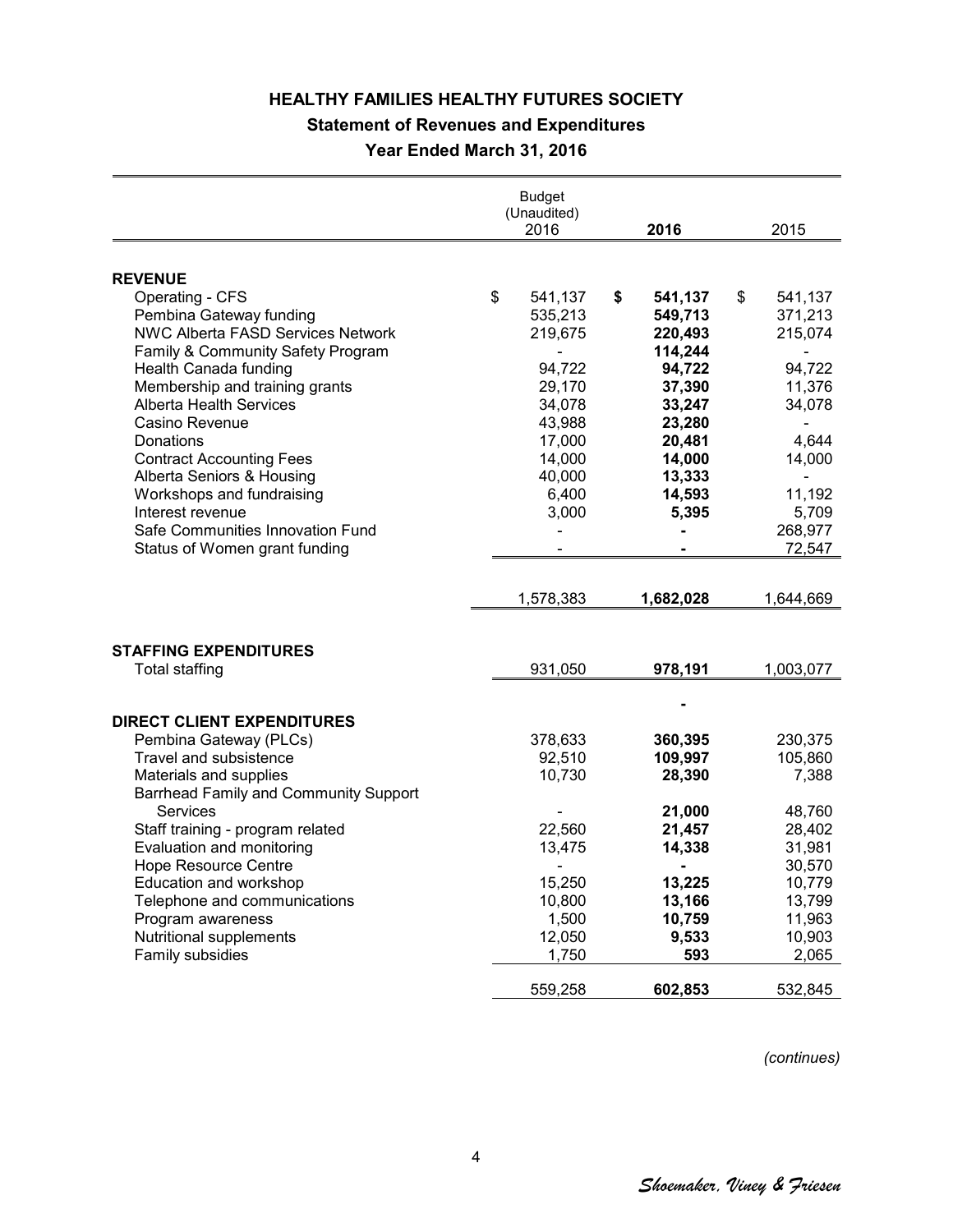## **HEALTHY FAMILIES HEALTHY FUTURES SOCIETY Statement of Revenues and Expenditures** *(continued)* **Year Ended March 31, 2016**

|                                                                                                                                                                                                                                                                                                         | <b>Budget</b><br>(Unaudited)<br>2016                                        | 2016                                                                           | 2015                                                                         |
|---------------------------------------------------------------------------------------------------------------------------------------------------------------------------------------------------------------------------------------------------------------------------------------------------------|-----------------------------------------------------------------------------|--------------------------------------------------------------------------------|------------------------------------------------------------------------------|
| <b>FACILITY EXPENDITURES</b><br>Rental of space<br><b>Building maintenance</b><br>Facility insurance                                                                                                                                                                                                    | \$<br>36,982<br>6,750<br>5,400                                              | \$<br>36,571<br>5,785<br>5,504                                                 | \$<br>33,039<br>10,722<br>5,432                                              |
|                                                                                                                                                                                                                                                                                                         | 49,132                                                                      | 47,860                                                                         | 49,193                                                                       |
| <b>ADMINISTRATIVE EXPENDITURES AND</b><br><b>TRANSFERS</b><br>Office materials, supplies and postage<br>Purchase/rental of office equipment<br>Audit fees<br>Telephone and communications<br>Board expenses<br><b>Annual General Meeting</b><br>Association dues<br>Liability insurance<br>Bank charges | 7,550<br>6,600<br>6,300<br>6,700<br>3,900<br>915<br>1,300<br>1,400<br>1,000 | 10,071<br>7,449<br>6,800<br>6,003<br>2,316<br>1,420<br>1,180<br>1,100<br>1,314 | 8,865<br>14,309<br>6,867<br>5,248<br>2,052<br>1,949<br>1,625<br>1,100<br>933 |
| Staff recruitment<br><b>IT Support</b><br>Equipment repairs and maintenance<br><b>Miscellaneous</b><br>Legal fees                                                                                                                                                                                       | 950<br>1,550<br>950<br>550<br>1,000                                         | 364<br>325<br>77<br>27                                                         | 1,330<br>785<br>35<br>878                                                    |
|                                                                                                                                                                                                                                                                                                         |                                                                             |                                                                                |                                                                              |
| <b>TOTAL EXPENDITURES</b>                                                                                                                                                                                                                                                                               | 40,665<br>1,580,105                                                         | 38,446<br>1,667,353                                                            | 45,976<br>1,631,091                                                          |
| <b>TOTAL EXCESS OF INCOME OVER</b><br><b>EXPENDITURES</b>                                                                                                                                                                                                                                               | \$<br>(1,722)                                                               | \$<br>14,678                                                                   | \$<br>13,578                                                                 |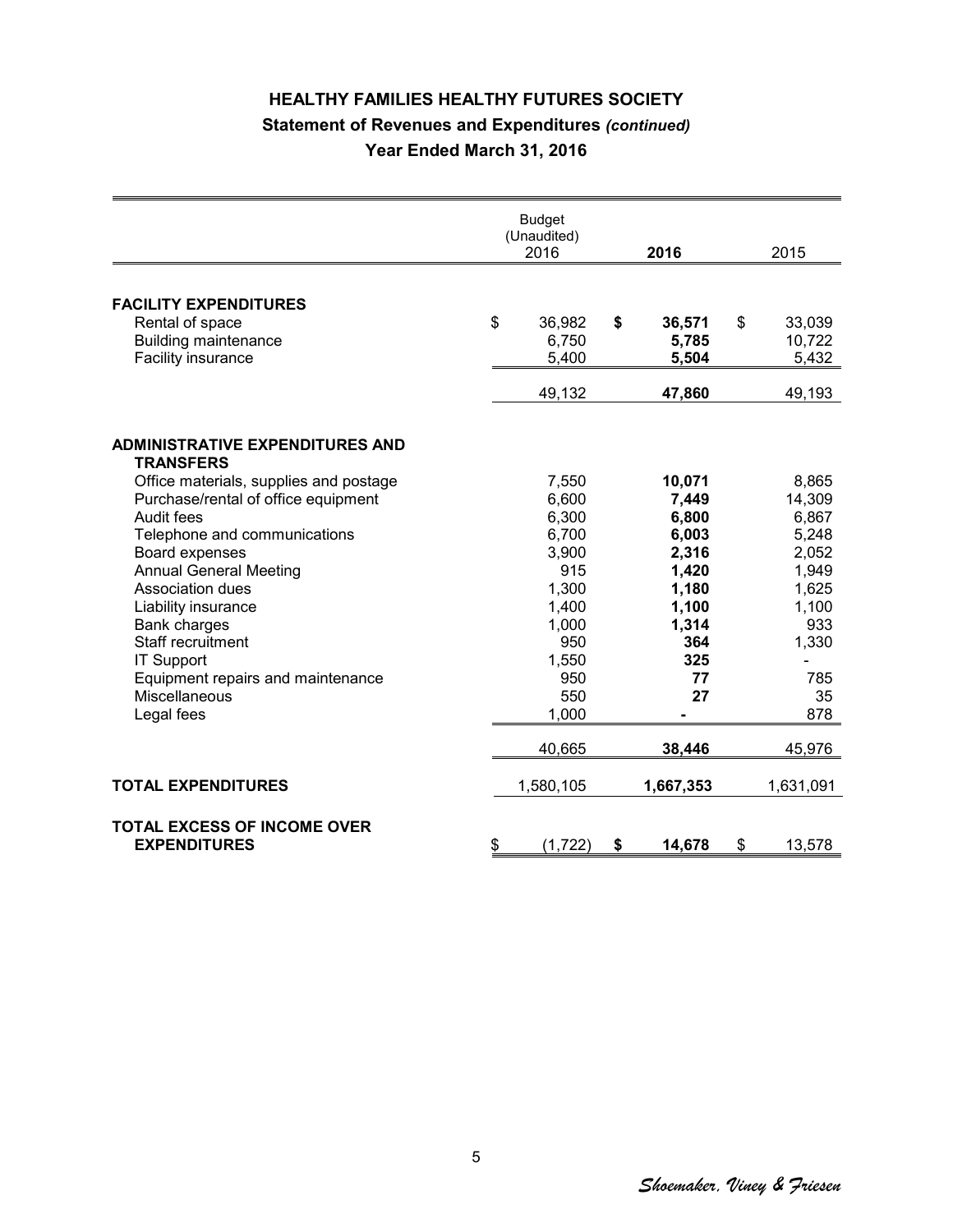## **HEALTHY FAMILIES HEALTHY FUTURES SOCIETY Statement of Changes in Net Assets Year Ended March 31, 2016**

|                                       |   | 2016       | 2015 |         |
|---------------------------------------|---|------------|------|---------|
|                                       |   |            |      |         |
| <b>NET ASSETS - BEGINNING OF YEAR</b> | S | 192,832 \$ |      | 179.254 |
| Excess of revenue over expenditures   |   | 14.678     |      | 13,578  |
| <b>NET ASSETS - END OF YEAR</b>       |   | 207,510    | - \$ | 192,832 |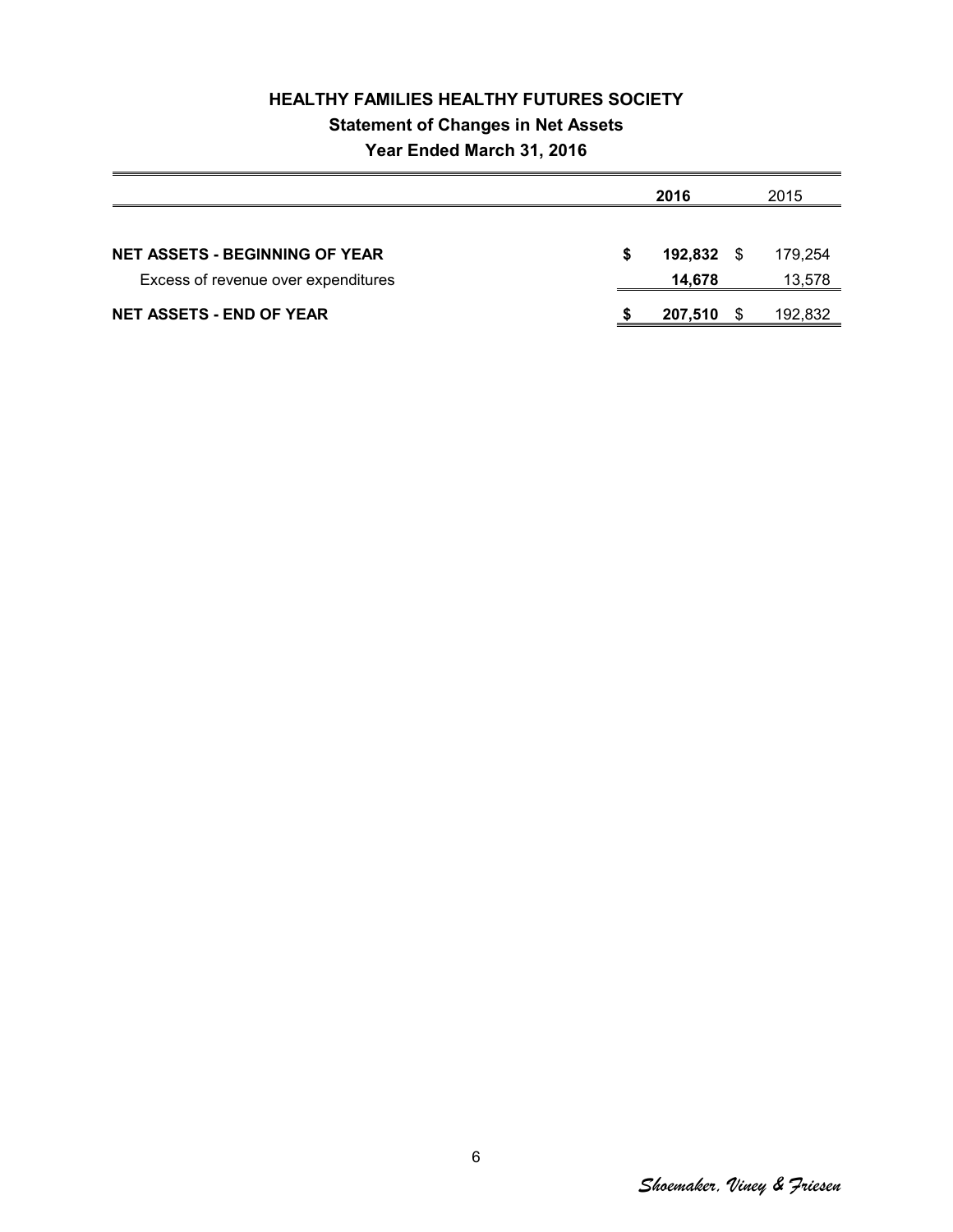## **HEALTHY FAMILIES HEALTHY FUTURES SOCIETY Statement of Cash Flow**

## **Year Ended March 31, 2016**

|                                                                                                                                                                                                        | 2016     |                                                                     | 2015     |                                                                      |
|--------------------------------------------------------------------------------------------------------------------------------------------------------------------------------------------------------|----------|---------------------------------------------------------------------|----------|----------------------------------------------------------------------|
| <b>OPERATING ACTIVITIES</b><br>Excess of revenue over expenditures                                                                                                                                     | \$       | 14,678                                                              | \$       | 13,578                                                               |
| Changes in non-cash working capital:<br>Accounts receivable<br>GST payable (recoverable)<br>Security deposit<br>Funds held in trust<br>Accounts payable<br>Wages payable<br>Deferred contributions     |          | (16, 738)<br>(7)<br>100<br>711<br>(49, 154)<br>(29, 334)<br>466,609 |          | (2,524)<br>9<br>8,314<br>(70, 150)<br>19,895<br>(113, 943)           |
| Cash flow from (used by) operating activities                                                                                                                                                          |          | 372,187<br>386,865                                                  |          | (158, 399)<br>(144, 821)                                             |
| <b>INVESTING ACTIVITY</b><br>Increase in Restricted Reserve Fund payable                                                                                                                               |          | 112                                                                 |          | 110                                                                  |
| <b>INCREASE (DECREASE) IN CASH FLOW</b>                                                                                                                                                                |          | 386,977                                                             |          | (144, 711)                                                           |
| CASH AND CASH EQUIVALENTS - BEGINNING OF YEAR                                                                                                                                                          |          | 624,087                                                             |          | 768,798                                                              |
| CASH AND CASH EQUIVALENTS - END OF YEAR                                                                                                                                                                |          | 1,011,064                                                           | \$       | 624,087                                                              |
| <b>CASH CONSISTS OF:</b><br>Cash<br>Cash restricted for specific projects<br>Funds held in trust<br>Term deposits<br>Term deposits restricted for specific projects<br>Restricted reserve term deposit | \$<br>\$ | 684,459<br>23,527<br>32,852<br>257,710<br>12,516<br>1,011,064       | \$<br>\$ | 159,833<br>1,230<br>32,141<br>398,375<br>20,104<br>12,404<br>624,087 |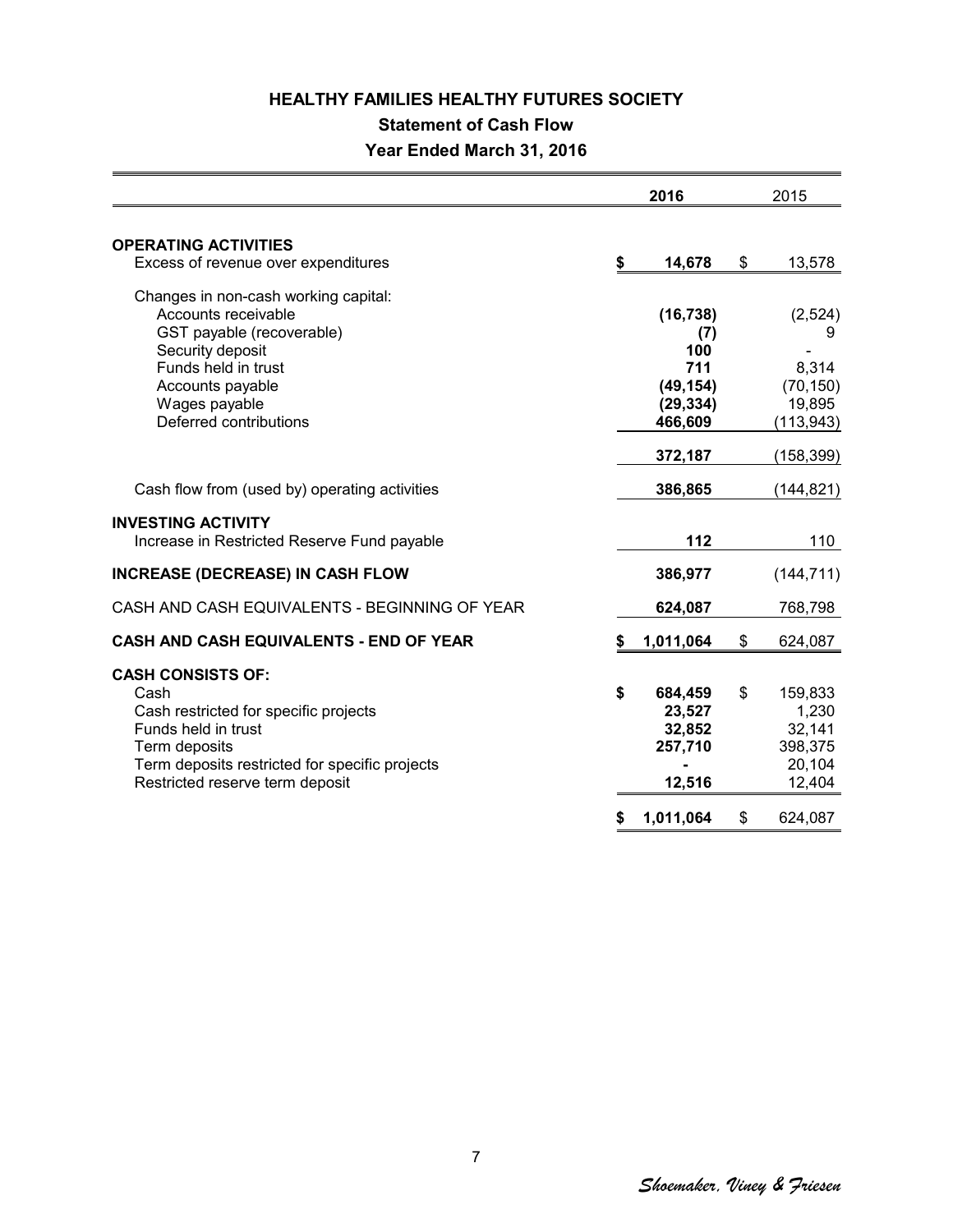**Notes to Financial Statements**

## **March 31, 2016**

### 1. DESCRIPTION OF ACTIVITIES

Healthy Families Healthy Futures Society is a registered charity which is exempt from income tax. The Society provides multiple programs to support individuals and families including:

#### **Home Visitation**

A preventative early intervention program providing services to families prenatally and continuing up to five years after birth, who have economic and social factors which may increase risk factors for child abuse and neglect.

The program is provided in Whitecourt, Mayerthorpe, Barrhead, Westlock, Athabasca, Morinville, Swan Hills and surrounding areas.

#### **Early Childhood Development Initiatives**

Provides support for families with children under 6 who are not eligible for the Home Visitation Program.

The program is provided in Westlock and surrounding areas.

#### **Parent Link Centre**

Provides parent education for the general population, including Triple P Parenting Program, Seeds to Sunshine Early Child Development Workshop, drop in play programs and community programs in Westlock and area.

#### **Thrive**

Provides direct support for those impacted by abuse. The program works collaboratively within the community to enhance public awareness through workshops and other community activities.

### **Parent Child Assistance Program (PCAP)**

A home visitation intervention program that works with women who abuse alcohol or drugs during pregnancy, with the aim of preventing future alcohol and drug exposed births among these mothers. PCAP supports mothers in achieving this goal by helping them complete substance abuse treatment and stay in recovery and/or by motivating them to choose effective family planning methods. The program is available in Whitecourt.

### **FASD Transitions Program**

Provides support for youth and young adults and their caregivers prenatally exposed to alcohol. The program is available in Athabasca and Whitecourt.

### **Community Action for Healthy Relationships (CAHR)**

A community collaboration project in Westlock, Barrhead, and Athabasca. It provides coordination for the relationship violence group program "Creating Change", supportive outreach services and community awareness and protocols regarding relationship abuse.

### **Pembina Gateway Parent Link Network**

Healthy Families Healthy Futures is the lead agent for the Pembina Gateway PLC Network. The Network offers orientation, mentorship, and leadership to 8 Parent Link Centres including Barrhead, Lac Ste Anne, Mayerthorpe, Swan Hills, Thorhild, Westlock, Whitecourt, and Smoky Lake.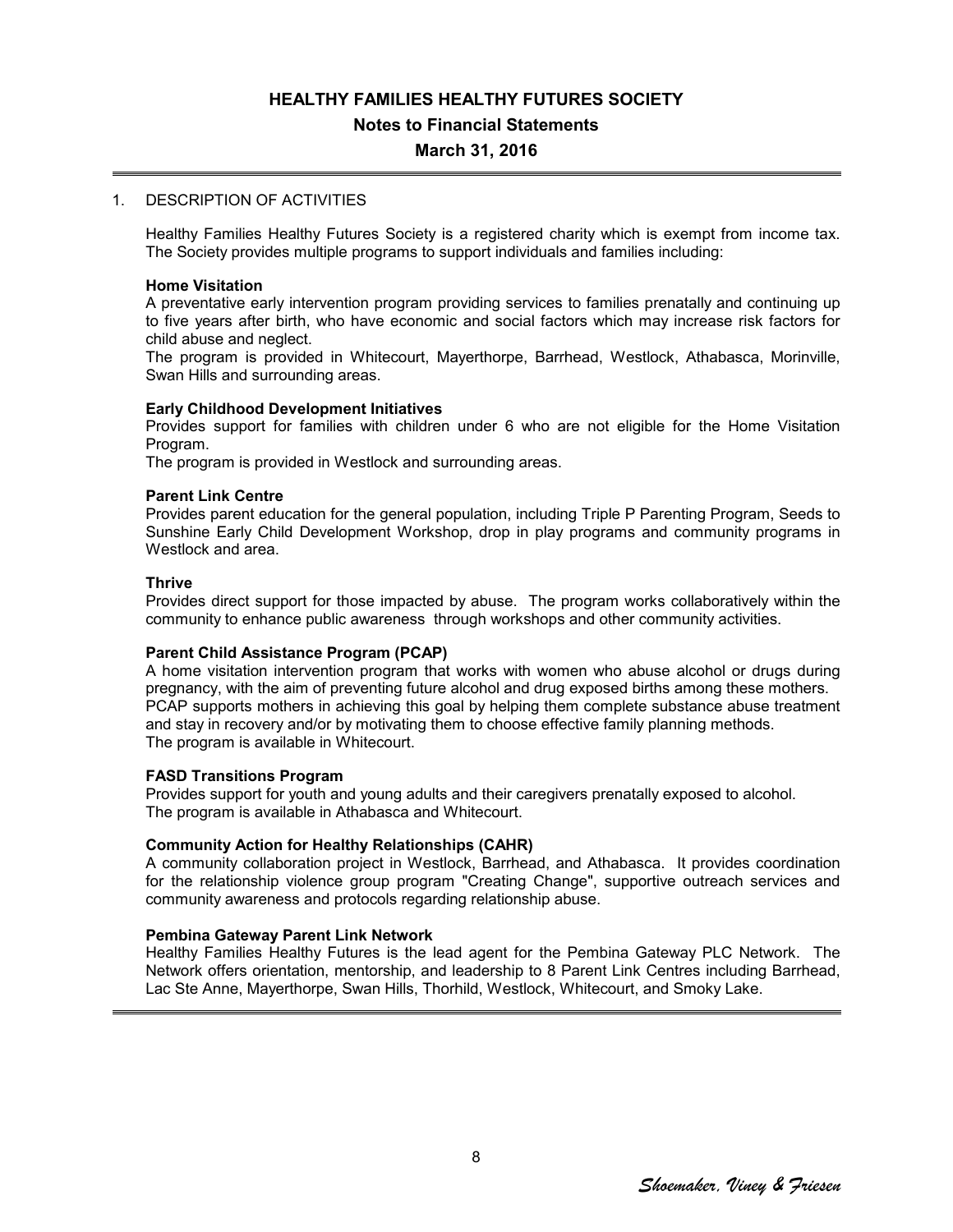### 2. SUMMARY OF SIGNIFICANT ACCOUNTING POLICIES

Significant accounting policies observed in the preparation of the financial statements are summarized below. These policies are in accordance with Canadian accounting standards for notfor-profit organizations unless otherwise noted.

#### Measurement uncertainty

When preparing financial statements according to Canadian accounting standards for not-for-profit organizations, management makes estimates and assumptions relating to:

- reported amounts of revenues and expenses
- reported amounts of assets and liabilities
- disclosure of contingent assets and liabilities.

Estimates are based on a number of factors including historical experience, current events and actions that the Society may undertake in the future, and other assumptions that management believes are reasonable under the circumstances. By their nature, these estimates are subject to measurement uncertainty and actual results could differ. In particular, estimates are used in accounting for certain items such as revenues and allowance for doubtful accounts.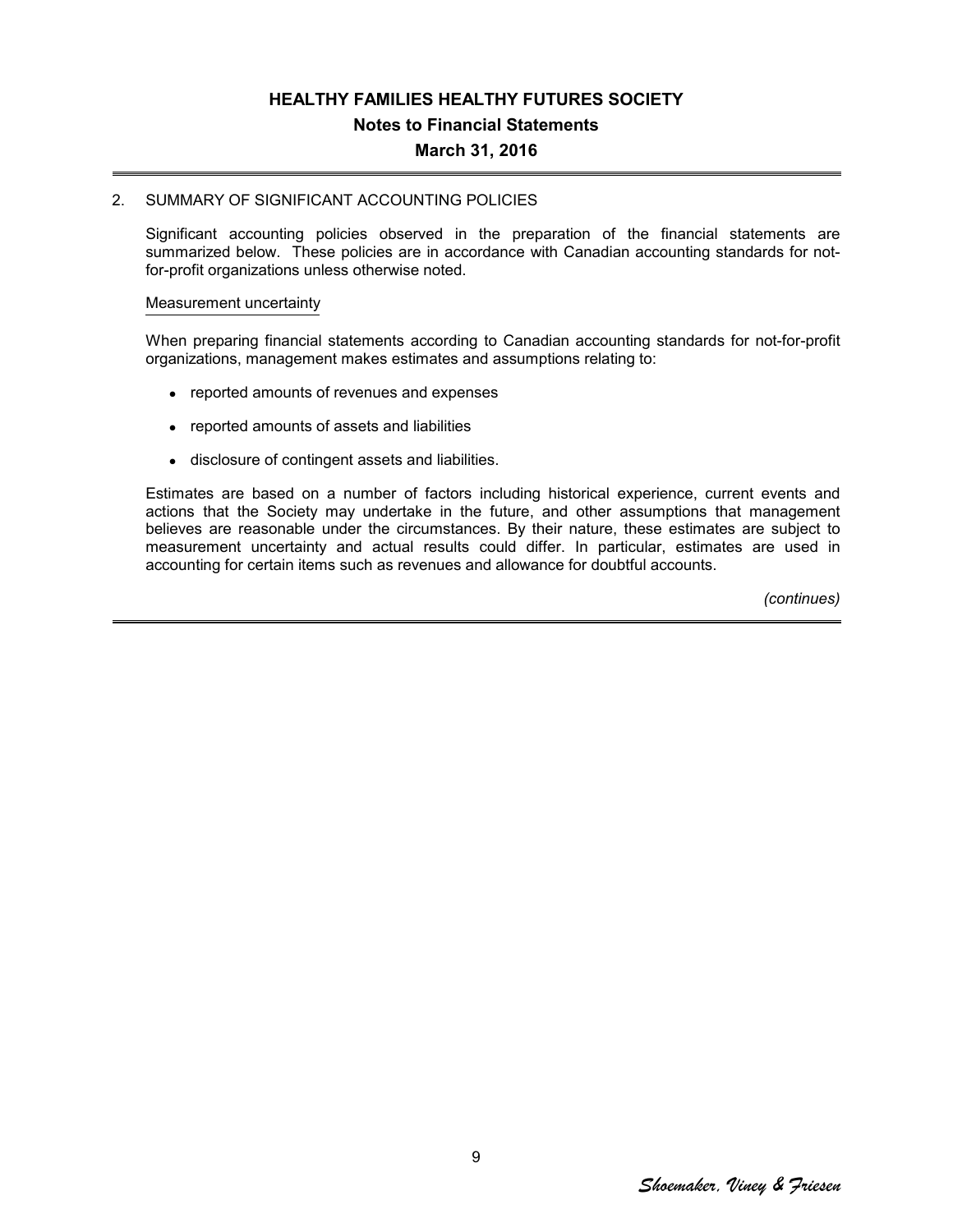## 2. SUMMARY OF SIGNIFICANT ACCOUNTING POLICIES *(continued)*

### Financial instruments policy

### *Initial and subsequent measurement*

The Organization initially measures its financial assets and liabilities at fair value. Subsequent measurement of all financial assets and liabilities is at cost or amortized cost.

Financial assets measured at amortized cost on a straight-line basis include cash, cash restricted for specific projects, funds held in trust, term deposits, term deposits restricted for specific projects, and the restricted reserve term deposit..

Financial liabilities measured at amortized cost on a straight-line basis include funds held in trust, and accounts payable.

### *Transaction costs*

Transaction costs related to financial instruments that will be subsequently measured at fair value are recognized in net income in the period incurred. Transactions costs related to financial instruments subsequently measured at amortized cost are included in the original cost of the assets or liability and recognized in net income over the life of the instrument using the straight-line method.

#### *Impairment*

For financial assets measured at cost or amortized cost, the company determines whether there are indications of possible impairment. When there is an indication of impairment, and the Organization determines that a significant adverse change has occurred during the period in the expected timing or amount of future cash flows, a write-down is recognized in net income. A previously recognized impairment loss may be reversed to the extent of the improvement. The carrying amount of the financial asset may not be greater than the amount that would have been reported at the date of the reversal had the impairment not been recognized previously. the amount of the reversal is recognized in net income.

### Cash and short term investments

Cash, and funds held in trust consist of cash and bank accounts.

Short-term guaranteed investment certificates purchased with a maturity of one year or less are classified as cash equivalents, and are reported on the statement of financial position as term deposits and term deposits held for specific projects.

Cash restricted for specific projects, and term deposits restricted for specific projects are funds that the Society has received from various sources and are required to spend the monies for specific programming.

The restricted reserve term deposit is a guaranteed investment certificate with a maturity of less than one year. The Society must have approval from Child and Family Services before utilizing these funds.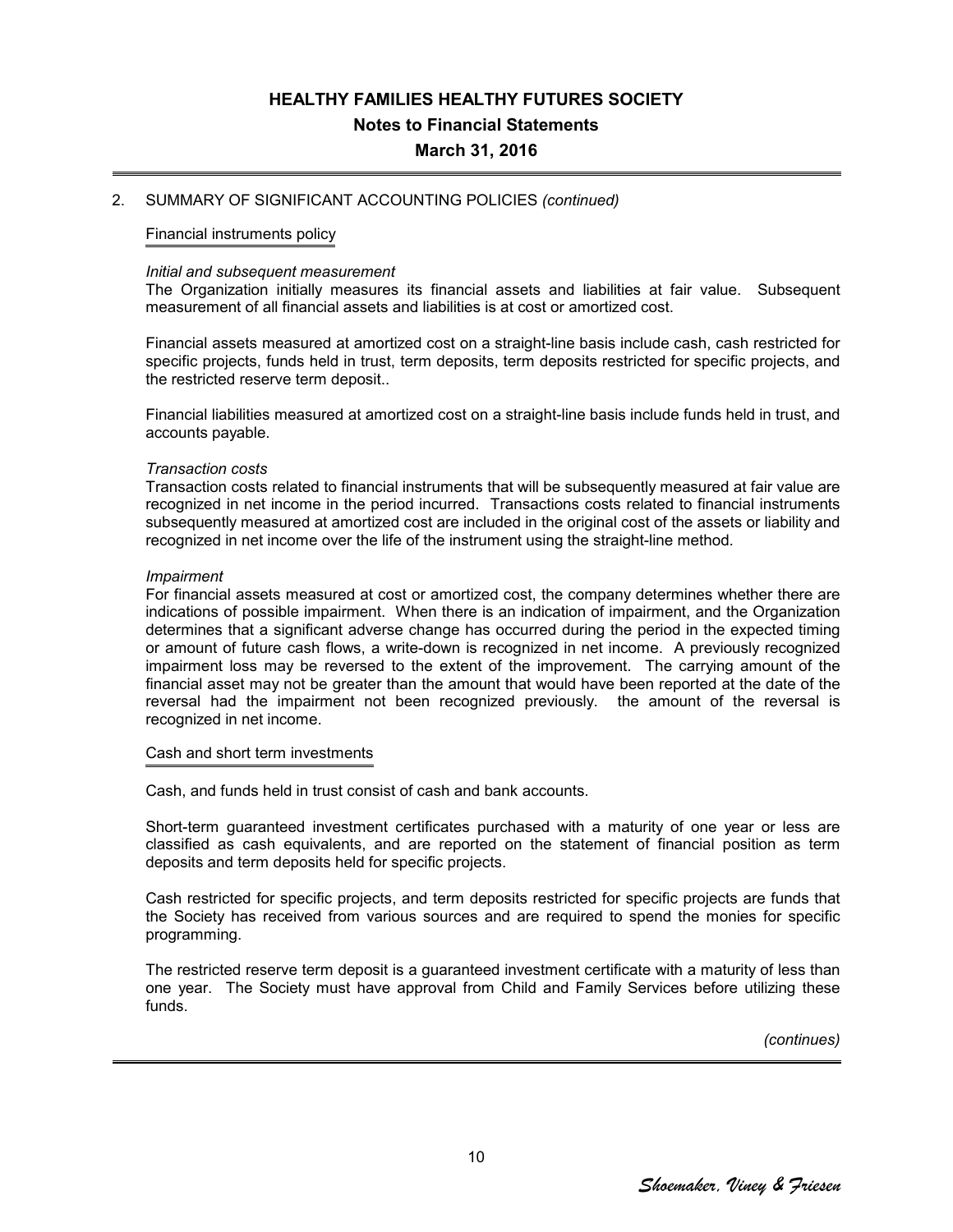### 2. SUMMARY OF SIGNIFICANT ACCOUNTING POLICIES *(continued)*

#### Property, plant and equipment

Property, plant and equipment costing less than \$5,000 are expensed in the year of acquisition. Items costing more than \$5,000 are capitalized but not amortized. This follows the accounting policy set out by the Alberta Ministry of Children's Services. This policy is not in agreement with Canadian accounting standards for not-for-profit organizations whereby property, plant, and equipment purchased would be capitalized and amortized over their estimated useful life.

#### Revenue recognition

Healthy Families Healthy Futures Society follows the deferral method of accounting for contributions.

Restricted contributions are recognized as revenue in the year in which the related expenses are incurred. Unrestricted contributions are recognized as revenue when received or receivable if the amount to be received can be reasonably estimated and collection is reasonably assured. Endowment contributions are recognized as direct increases in net assets.

Restricted investment income is recognized as revenue in the year in which the related expenses are incurred. Unrestricted investment income is recognized as revenue when earned.

Seminar fees are recognized as revenue when the seminars are held.

Contributed services

Volunteers contribute a significant amount of their time each year. Because of the difficulty in determining their fair value, contributed services are not recognized in the financial statements.

### 3. FINANCIAL INSTRUMENTS

The Society is exposed to various risks through its financial instruments and has a comprehensive risk management framework to monitor, evaluate and manage these risks. The following provides information about the Society's risk exposure as of March 31, 2016.

#### Liquidity risk

Liquidity risk is the risk that an entity will encounter difficulty in meeting obligations associated with financial liabilities. The Society is exposed to this risk mainly in respect of its receipt of funds from its grantors.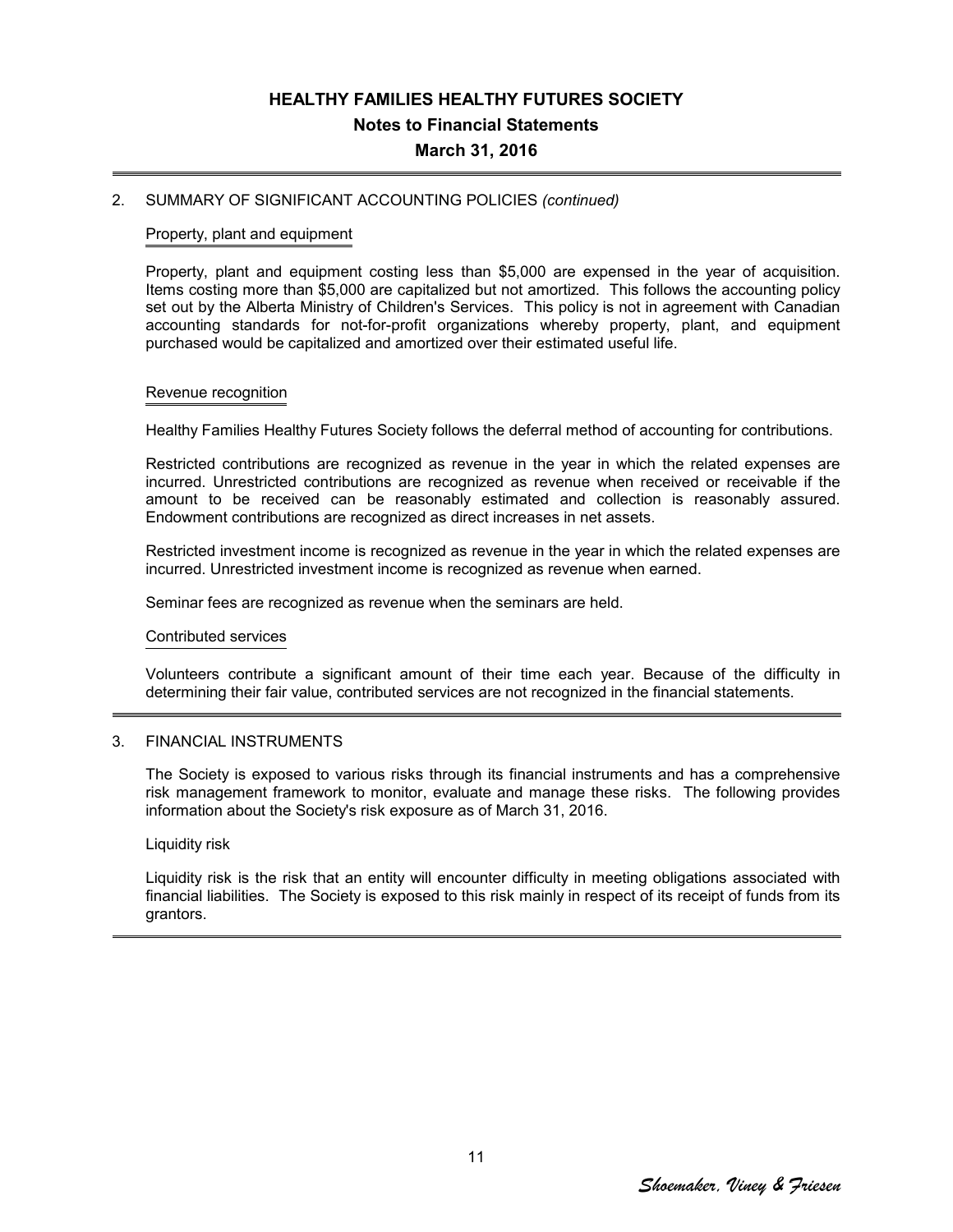## **Notes to Financial Statements**

## **March 31, 2016**

### 4. FUNDS HELD IN TRUST

Healthy Families Healthy Futures Society holds funds in trust for the following organizations.

|                                                                      |   | 2016            | 2015 |                 |  |
|----------------------------------------------------------------------|---|-----------------|------|-----------------|--|
| Prevention of Relationship Abuse Action Committee<br>Drug Task Force | S | 31.829<br>1.023 | \$   | 31.118<br>1,023 |  |
|                                                                      |   | 32,852          |      | 32,141          |  |

### 5. RESTRICTED RESERVE FUND PAYABLE

The financial statements of the Society are reviewed annually by the Alberta Corporate Service Centre. On the completion of the statement analysis the actual surplus and amount that can be retained is determined. Since there is a delay between the end of the funding period and the determination of the annual surplus, the determined surplus transfer relates to the prior year's activity. Funds from the reserve may be applied for purposes approved by North Central Alberta Child & Family Services.

### 6. EMPLOYEE BENEFITS

The employees of the Healthy Families Healthy Futures Society can bank up to 60 days to utilize in the event of an extended absence from employment due to health related issues. Days are banked at 1.5 per month based on the employees full time equivalent rate. The amount accumulated for sick days has not been recorded in the financial statements given the benefit is not paid out upon termination of employment and typically the Society would not replace an employee that is away on sick leave.

At March 31, 2016, the employees of the Society had banked \$84,506 (2015 - \$83,317) of sick time.

## 7. DEFERRED CONTRIBUTIONS

|                                                                                                                                                                                                                                                                                        | 2016                                                                               |    | 2015                                                   |
|----------------------------------------------------------------------------------------------------------------------------------------------------------------------------------------------------------------------------------------------------------------------------------------|------------------------------------------------------------------------------------|----|--------------------------------------------------------|
| Family & Community Safety Program<br>Pembina Gateway Network funding<br>Alberta Seniors & Housing<br>Casino funds<br>Donations and registration fees for specified programs<br><b>Westlock Parent Link Centre</b><br>Home Visitation grant<br><b>NWC Alberta FASD Services Network</b> | \$<br>360,756<br>263,305<br>26,667<br>23,526<br>19,708<br>11,157<br>5,167<br>3,757 | \$ | 187,606<br>21,181<br>19,455<br>4,849<br>5.167<br>9,176 |
|                                                                                                                                                                                                                                                                                        | 714,043                                                                            | S  | 247,434                                                |
|                                                                                                                                                                                                                                                                                        |                                                                                    |    |                                                        |